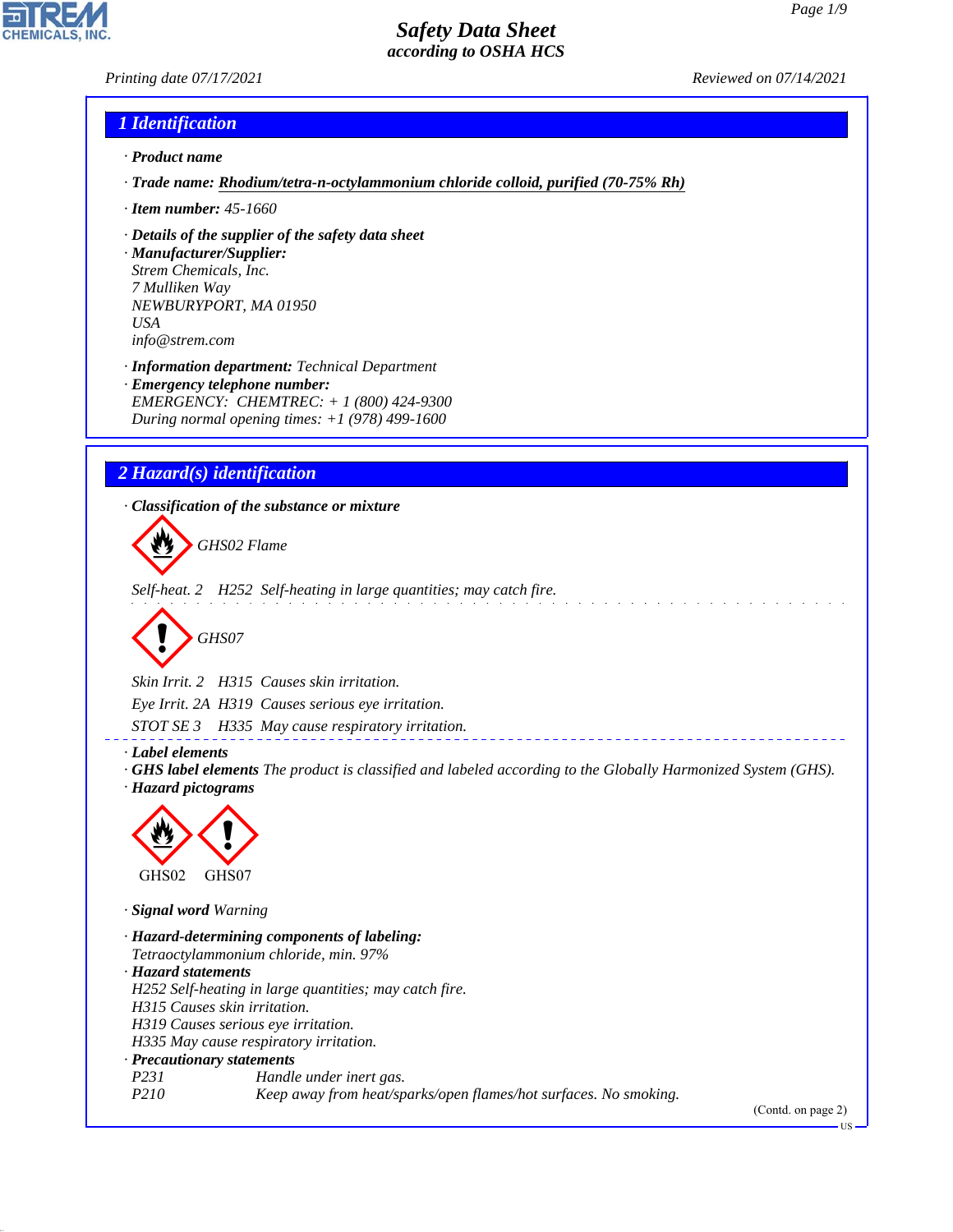*Printing date 07/17/2021 Reviewed on 07/14/2021*



### *3 Composition/information on ingredients*

*· Chemical characterization: Mixtures*

*· Description: Mixture of the substances listed below with nonhazardous additions.*

| Dangerous components:   |                                                   |          |
|-------------------------|---------------------------------------------------|----------|
| $7440 - 16 - 6$ rhodium |                                                   | $.2.0\%$ |
|                         | $3125-07-3$ Tetraoctylammonium chloride, min. 97% | 28.0%    |

### *4 First-aid measures*

- *· General information: Immediately remove any clothing soiled by the product.*
- *· After inhalation: In case of unconsciousness place patient stably in side position for transportation.*
- *· After skin contact: Immediately wash with water and soap and rinse thoroughly.*
- *· After eye contact:*
- *Rinse opened eye for several minutes under running water. If symptoms persist, consult a doctor.*
- *· After swallowing: If symptoms persist consult doctor.*
- *· Information for doctor:*
- *· Most important symptoms and effects, both acute and delayed No further relevant information available.*
- *· Indication of any immediate medical attention and special treatment needed*
- *No further relevant information available.*

### *5 Fire-fighting measures*

*· Extinguishing media*

44.1.1

- *· Suitable extinguishing agents: Use fire fighting measures that suit the environment.*
- *· Special hazards arising from the substance or mixture No further relevant information available.*

(Contd. on page 3)

*<sup>·</sup> Description of first aid measures*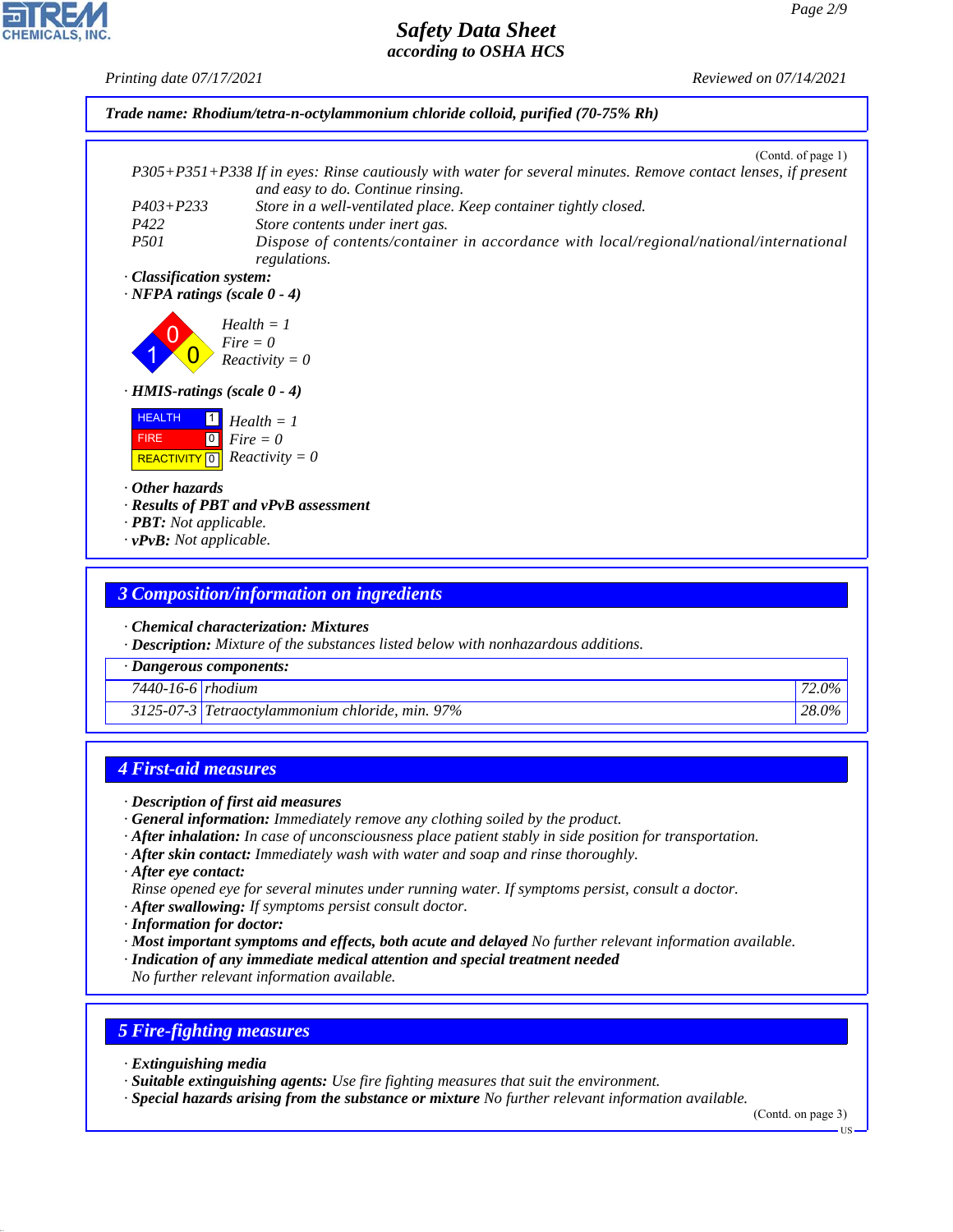(Contd. of page 2)

# *Safety Data Sheet according to OSHA HCS*

*Printing date 07/17/2021 Reviewed on 07/14/2021*

*Trade name: Rhodium/tetra-n-octylammonium chloride colloid, purified (70-75% Rh)*

- *· Advice for firefighters*
- *· Protective equipment: No special measures required.*

#### *6 Accidental release measures*

- *· Personal precautions, protective equipment and emergency procedures Wear protective equipment. Keep unprotected persons away.*
- *· Environmental precautions: No special measures required.*
- *· Methods and material for containment and cleaning up: Dispose contaminated material as waste according to item 13.*
- *Ensure adequate ventilation.*
- *· Reference to other sections*
- *See Section 7 for information on safe handling. See Section 8 for information on personal protection equipment. See Section 13 for disposal information.*
- *· Protective Action Criteria for Chemicals*
- *· PAC-1:*

*7440-16-6 rhodium 3 mg/m3*

*· PAC-2:*

*7440-16-6 rhodium 33 mg/m3*

- *· PAC-3:*
- *7440-16-6 rhodium 200 mg/m3*

### *7 Handling and storage*

#### *· Handling:*

- *· Precautions for safe handling Ensure good ventilation/exhaustion at the workplace.*
- *Open and handle receptacle with care. · Information about protection against explosions and fires: Keep ignition sources away - Do not smoke. Protect against electrostatic charges. Keep respiratory protective device available.*
- *· Conditions for safe storage, including any incompatibilities*
- *· Storage:*
- *· Requirements to be met by storerooms and receptacles: No special requirements.*
- *· Information about storage in one common storage facility: Not required.*
- *· Further information about storage conditions: Keep receptacle tightly sealed.*
- *· Specific end use(s) No further relevant information available.*

### *8 Exposure controls/personal protection*

*· Additional information about design of technical systems: No further data; see item 7.*

*· Control parameters*

44.1.1

*· Components with limit values that require monitoring at the workplace:*

*The following constituent is the only constituent of the product which has a PEL, TLV or other recommended exposure limit.*

*At this time, the remaining constituent has no known exposure limits.*

(Contd. on page 4)

US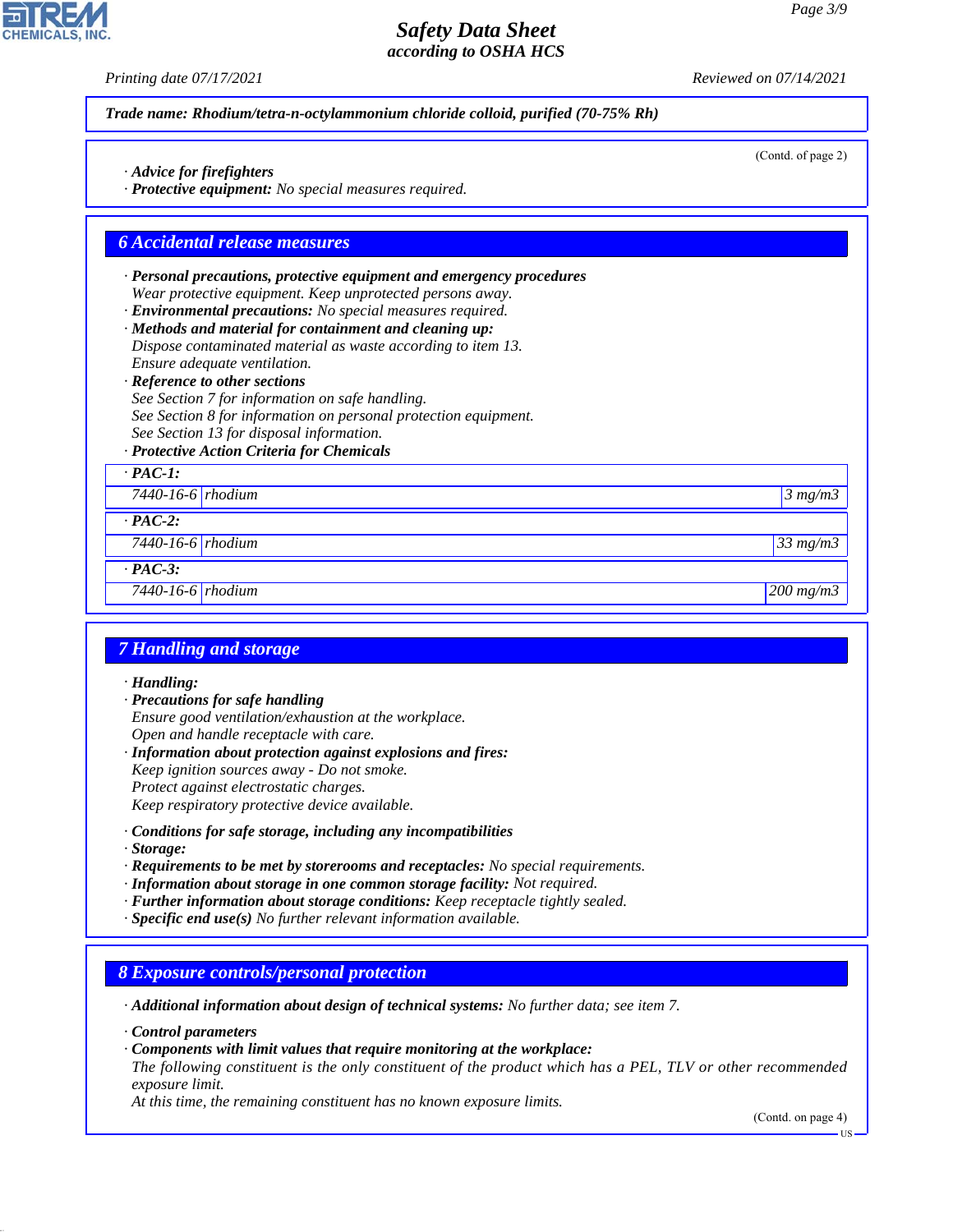*Printing date 07/17/2021 Reviewed on 07/14/2021*

#### *Trade name: Rhodium/tetra-n-octylammonium chloride colloid, purified (70-75% Rh)*

(Contd. of page 3)

### *7440-16-6 rhodium*

*PEL Long-term value: 0.1 mg/m³*

*REL Long-term value: 0.1 mg/m³ as Rh*

*TLV Long-term value: 1 mg/m³*

*· Additional information: The lists that were valid during the creation were used as basis.*

- *· Exposure controls*
- *· Personal protective equipment:*
- *· General protective and hygienic measures: Keep away from foodstuffs, beverages and feed. Immediately remove all soiled and contaminated clothing. Wash hands before breaks and at the end of work. Store protective clothing separately. Avoid contact with the eyes and skin.*
- *· Breathing equipment: A NIOSH approved respirator in accordance with 29 CFR 1910.134.*
- *· Protection of hands:*



\_S*Protective gloves*

*The glove material has to be impermeable and resistant to the product/ the substance/ the preparation. Due to missing tests no recommendation to the glove material can be given for the product/ the preparation/ the chemical mixture.*

*Selection of the glove material on consideration of the penetration times, rates of diffusion and the degradation · Material of gloves*

*The selection of the suitable gloves does not only depend on the material, but also on further marks of quality and varies from manufacturer to manufacturer. As the product is a preparation of several substances, the resistance of the glove material can not be calculated in advance and has therefore to be checked prior to the application.*

*· Penetration time of glove material*

*The exact break through time has to be found out by the manufacturer of the protective gloves and has to be observed.*

*· Eye protection:*



\_R*Tightly sealed goggles*

# *9 Physical and chemical properties*

- *· Information on basic physical and chemical properties · General Information*
- *· Appearance:*

44.1.1

| $\iota$ rppearance. |                 |
|---------------------|-----------------|
| Form:               | Powder          |
| Color:              | Black           |
| $\cdot$ Odor:       | <i>Odorless</i> |
| · Odor threshold:   | Not determined. |
| $\cdot$ pH-value:   | Not applicable. |

(Contd. on page 5)

US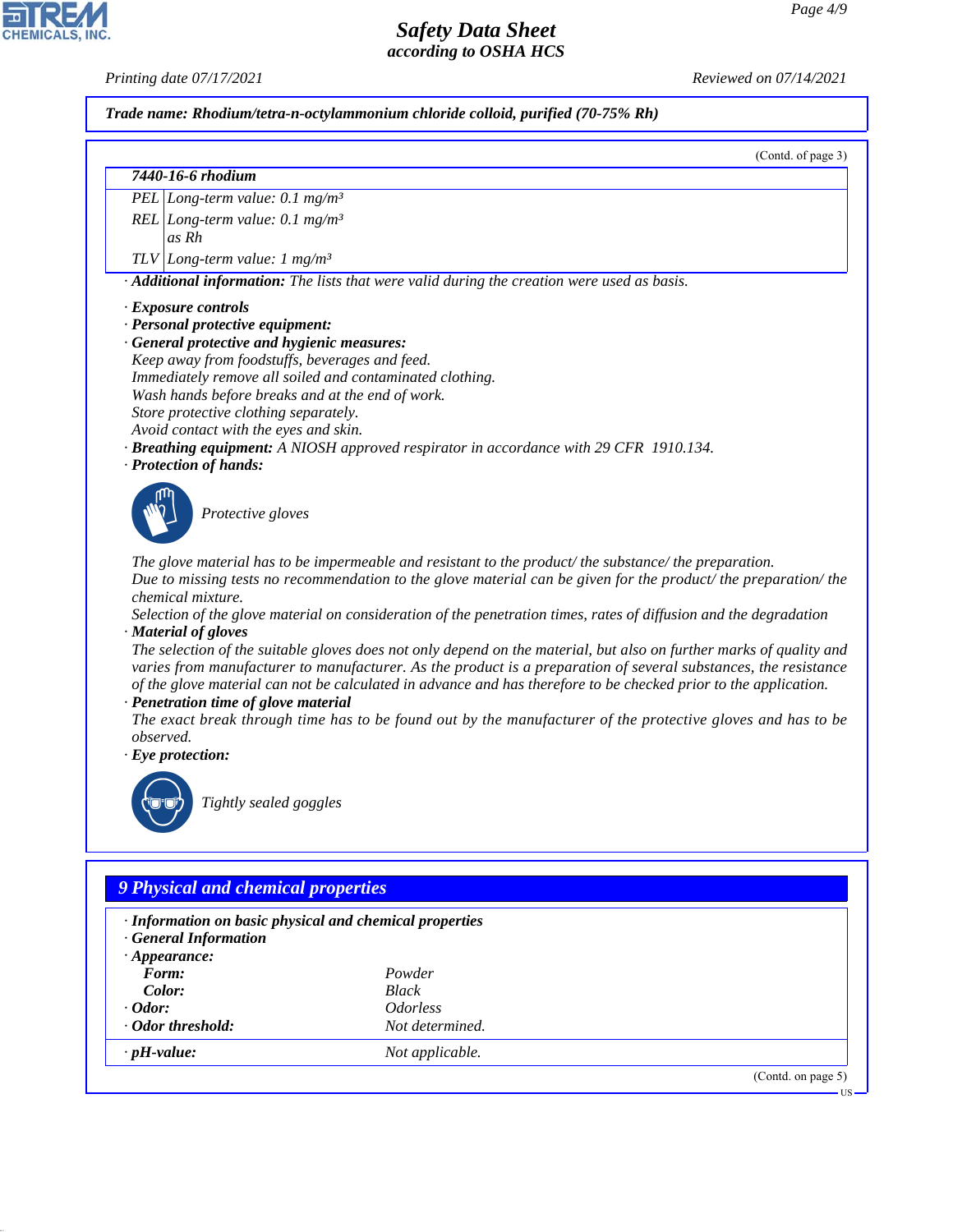*Printing date 07/17/2021 Reviewed on 07/14/2021*

#### *Trade name: Rhodium/tetra-n-octylammonium chloride colloid, purified (70-75% Rh)*

|                                                                    | (Contd. of page 4)                         |
|--------------------------------------------------------------------|--------------------------------------------|
| Change in condition                                                |                                            |
| <b>Melting point/Melting range:</b>                                | Undetermined.                              |
| <b>Boiling point/Boiling range:</b>                                | Undetermined.                              |
| · Flash point:                                                     | Not applicable.                            |
| · Flammability (solid, gaseous):                                   | Flammable.                                 |
| · Ignition temperature:                                            | 465 °C (869 °F)                            |
| · Decomposition temperature:                                       | Not determined.                            |
| $\cdot$ Auto igniting:                                             | Product is not selfigniting.               |
| · Danger of explosion:                                             | Not determined.                            |
| · Explosion limits:                                                |                                            |
| Lower:                                                             | $2.0$ Vol $\%$                             |
| Upper:                                                             | 13.0 Vol %                                 |
| $\cdot$ Vapor pressure at 20 $\textdegree$ C (68 $\textdegree$ F): | $1.3$ hPa $(1$ mm $Hg)$                    |
| · Density:                                                         | Not determined.                            |
| $\cdot$ Relative density                                           | Not determined.                            |
| · Vapor density                                                    | Not applicable.                            |
| $\cdot$ Evaporation rate                                           | Not applicable.                            |
| · Solubility in / Miscibility with                                 |                                            |
| Water:                                                             | Insoluble.                                 |
| · Partition coefficient (n-octanol/water): Not determined.         |                                            |
| · Viscosity:                                                       |                                            |
| Dynamic:                                                           | Not applicable.                            |
| Kinematic:                                                         | Not applicable.                            |
| · Solvent content:                                                 |                                            |
| Organic solvents:                                                  | $0.0\%$                                    |
| <b>VOC</b> content:                                                | 0.0 g/l / 0.00 lb/gl                       |
| $·$ Other information                                              | No further relevant information available. |

# *10 Stability and reactivity*

*· Reactivity No further relevant information available.*

*· Chemical stability*

*· Thermal decomposition / conditions to be avoided: No decomposition if used according to specifications.*

*· Possibility of hazardous reactions No dangerous reactions known.*

*· Conditions to avoid No further relevant information available.*

- *· Incompatible materials: No further relevant information available.*
- *· Hazardous decomposition products: No dangerous decomposition products known.*

# *11 Toxicological information*

- *· Information on toxicological effects*
- *· Acute toxicity:*

44.1.1

- *· Primary irritant effect:*
- *· on the skin: Irritant to skin and mucous membranes.*

(Contd. on page 6)

US

*Page 5/9*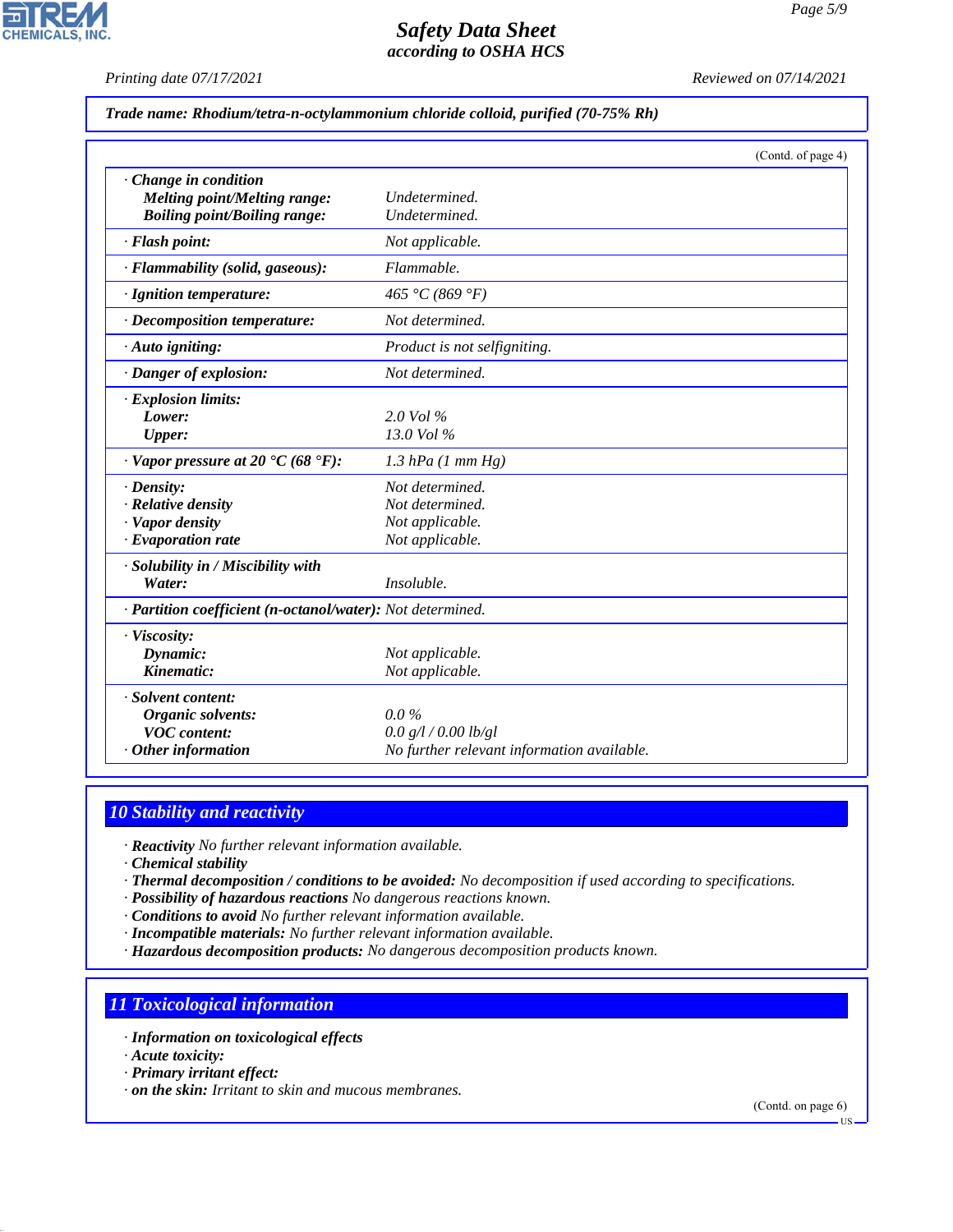**CHEMICALS, INC** 

*Printing date 07/17/2021 Reviewed on 07/14/2021*

(Contd. of page 5)

*Trade name: Rhodium/tetra-n-octylammonium chloride colloid, purified (70-75% Rh)*

- *· on the eye: Irritating effect.*
- *· Sensitization: No sensitizing effects known.*
- *· Additional toxicological information:*

*The product shows the following dangers according to internally approved calculation methods for preparations: Irritant*

#### *· Carcinogenic categories*

*· IARC (International Agency for Research on Cancer)*

*None of the ingredients is listed.*

*· NTP (National Toxicology Program)*

*None of the ingredients is listed.*

- *· OSHA-Ca (Occupational Safety & Health Administration)*
- *None of the ingredients is listed.*

# *12 Ecological information*

*· Toxicity*

- *· Aquatic toxicity: No further relevant information available.*
- *· Persistence and degradability No further relevant information available.*
- *· Behavior in environmental systems:*
- *· Bioaccumulative potential No further relevant information available.*
- *· Mobility in soil No further relevant information available.*
- *· Additional ecological information:*
- *· General notes: Not known to be hazardous to water.*
- *· Results of PBT and vPvB assessment*
- *· PBT: Not applicable.*
- *· vPvB: Not applicable.*
- *· Other adverse effects No further relevant information available.*

### *13 Disposal considerations*

- *· Waste treatment methods*
- *· Recommendation:*

44.1.1

*Must not be disposed of together with household garbage. Do not allow product to reach sewage system.*

- *· Uncleaned packagings:*
- *· Recommendation: Disposal must be made according to official regulations.*

| · UN-Number                     |                                     |  |
|---------------------------------|-------------------------------------|--|
| · DOT, IMDG, IATA               | <i>UN3200</i>                       |  |
| $\cdot$ UN proper shipping name |                                     |  |
| $\cdot$ DOT                     | Pyrophoric solid, inorganic, n.o.s. |  |
| $\cdot$ IMDG, IATA              | PYROPHORIC SOLID, INORGANIC, N.O.S. |  |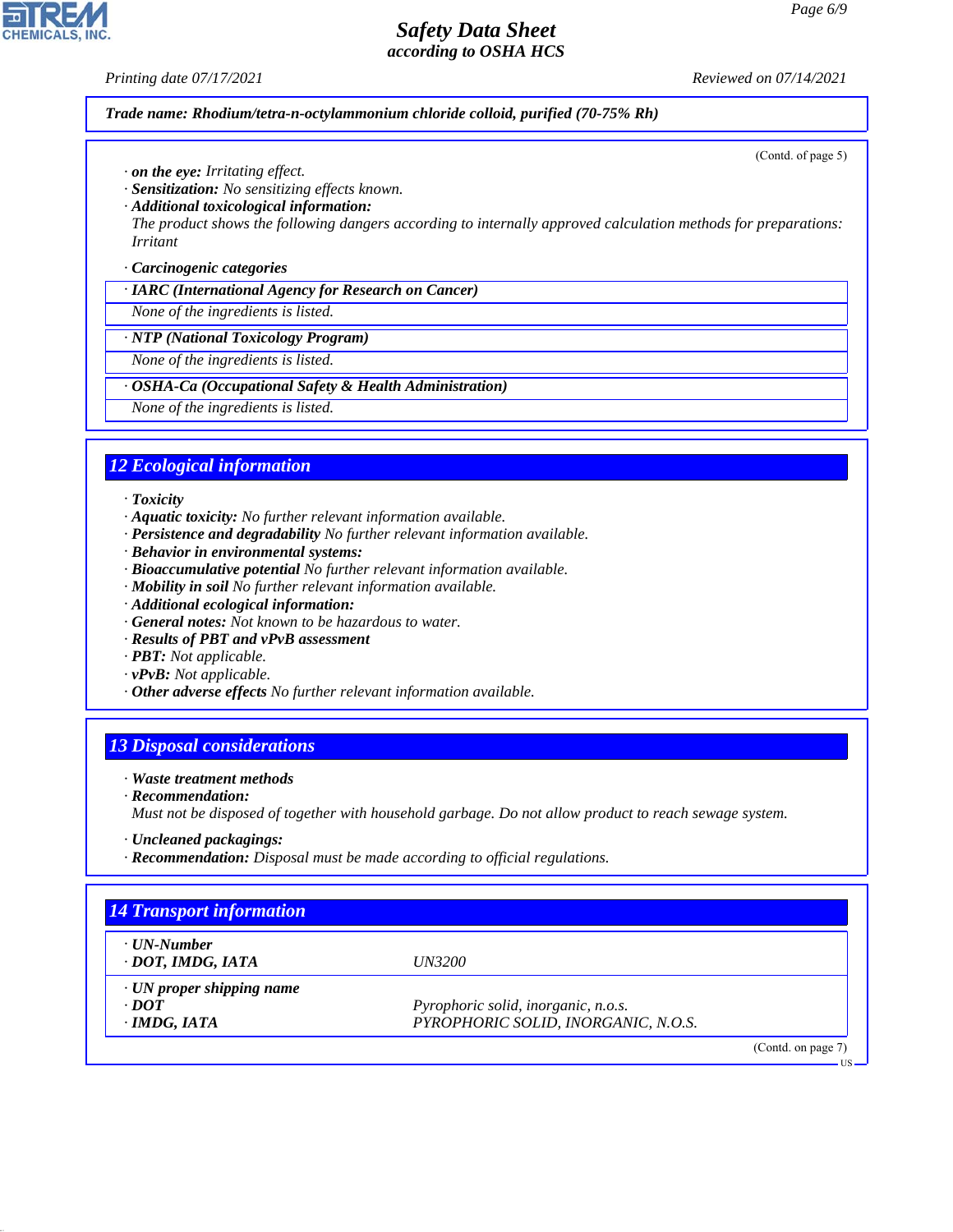CHEMICALS, INC.

*Printing date 07/17/2021 Reviewed on 07/14/2021*

|                                                                                                                | (Contd. of page 6)                                                                                                                                                                                                                                                                                                                            |
|----------------------------------------------------------------------------------------------------------------|-----------------------------------------------------------------------------------------------------------------------------------------------------------------------------------------------------------------------------------------------------------------------------------------------------------------------------------------------|
| · Transport hazard class(es)                                                                                   |                                                                                                                                                                                                                                                                                                                                               |
| $\cdot$ DOT                                                                                                    |                                                                                                                                                                                                                                                                                                                                               |
|                                                                                                                |                                                                                                                                                                                                                                                                                                                                               |
| · Class                                                                                                        | 4.2 Substances liable to spontaneous combustion                                                                                                                                                                                                                                                                                               |
| · Label                                                                                                        | 4.2                                                                                                                                                                                                                                                                                                                                           |
| · IMDG, IATA                                                                                                   |                                                                                                                                                                                                                                                                                                                                               |
| · Class                                                                                                        | 4.2 Substances liable to spontaneous combustion                                                                                                                                                                                                                                                                                               |
| $\cdot$ <i>Label</i>                                                                                           | 4.2                                                                                                                                                                                                                                                                                                                                           |
| · Packing group                                                                                                |                                                                                                                                                                                                                                                                                                                                               |
| · DOT, IMDG, IATA                                                                                              | $\boldsymbol{I}$                                                                                                                                                                                                                                                                                                                              |
| · Environmental hazards:<br>· Marine pollutant:                                                                | N <sub>O</sub>                                                                                                                                                                                                                                                                                                                                |
| · Special precautions for user<br>· EMS Number:<br>· Stowage Category<br>· Handling Code<br>· Segregation Code | Not applicable.<br>$F-G, S-M$<br>D<br>H1 Keep as dry as reasonably practicable<br>SG26 In addition: from goods of classes 2.1 and 3 when stowed on<br>deck of a containership a minimum distance of two container spaces<br>athwartship shall be maintained, when stowed on ro-ro ships a<br>distance of 6 m athwartship shall be maintained. |
| · Transport in bulk according to Annex II of<br><b>MARPOL73/78 and the IBC Code</b>                            | Not applicable.                                                                                                                                                                                                                                                                                                                               |
| · Transport/Additional information:                                                                            |                                                                                                                                                                                                                                                                                                                                               |
| $\cdot$ DOT<br><b>Quantity limitations</b>                                                                     | On passenger aircraft/rail: Forbidden<br>On cargo aircraft only: Forbidden                                                                                                                                                                                                                                                                    |
| $\cdot$ IMDG<br>$\cdot$ Limited quantities (LQ)<br>$\cdot$ Excepted quantities (EQ)                            | 0<br>Code: E0<br>Not permitted as Excepted Quantity                                                                                                                                                                                                                                                                                           |
| · UN "Model Regulation":                                                                                       | UN 3200 PYROPHORIC SOLID, INORGANIC, N.O.S., 4.2, I                                                                                                                                                                                                                                                                                           |

# *15 Regulatory information*

44.1.1

*· Safety, health and environmental regulations/legislation specific for the substance or mixture · Sara*

*· Section 355 (extremely hazardous substances):*

*None of the ingredients is listed.*

(Contd. on page 8)

US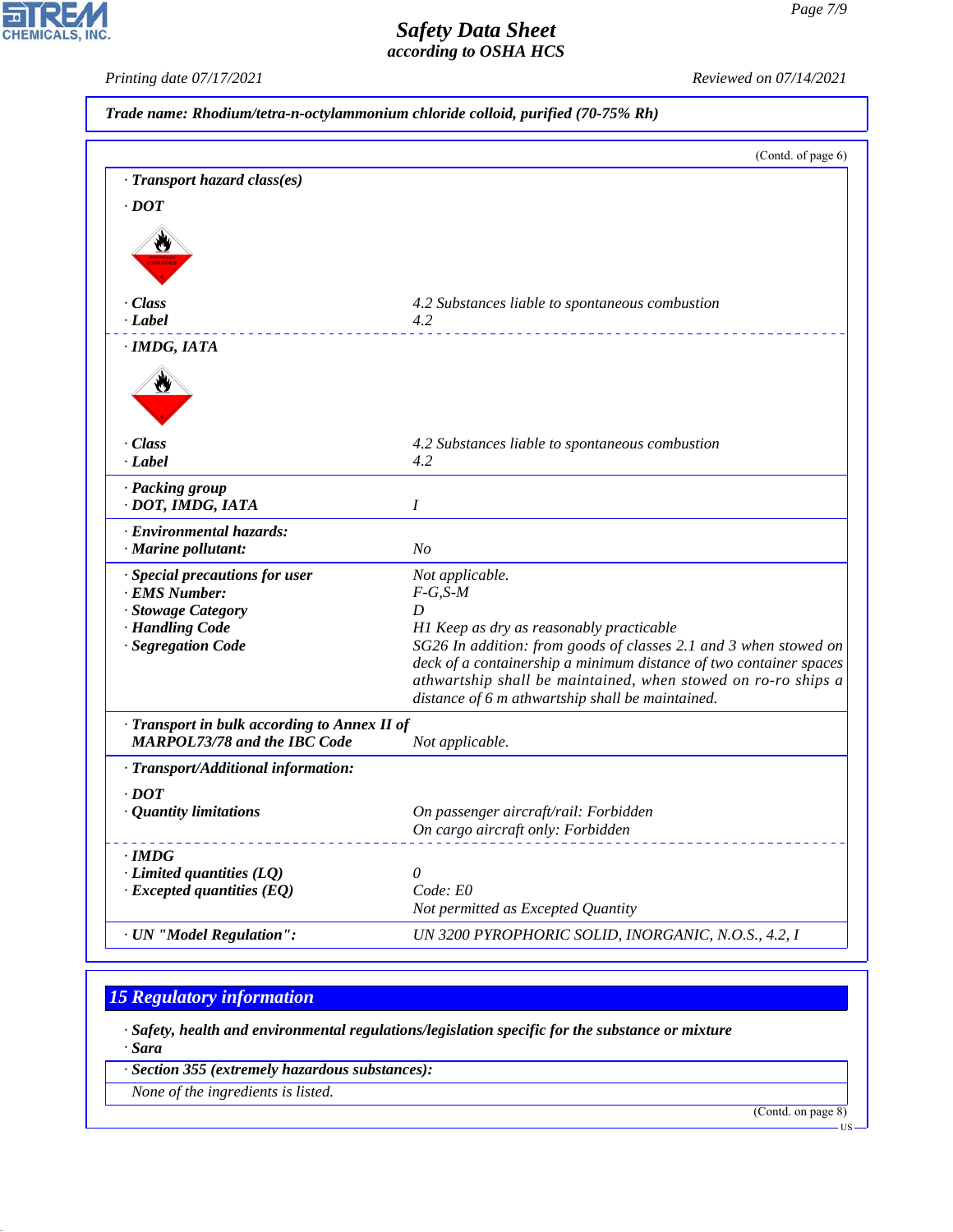*Printing date 07/17/2021 Reviewed on 07/14/2021*

CHEMICALS, INC.

44.1.1

*Trade name: Rhodium/tetra-n-octylammonium chloride colloid, purified (70-75% Rh)*

|                                                                                                                            | Trade name: Rhodium/tetra-n-octylammonium chloride colloid, purified (70-75% Rh)                                                                                                                                                                                                                                                                                                                                                                                                                                                                                                             |
|----------------------------------------------------------------------------------------------------------------------------|----------------------------------------------------------------------------------------------------------------------------------------------------------------------------------------------------------------------------------------------------------------------------------------------------------------------------------------------------------------------------------------------------------------------------------------------------------------------------------------------------------------------------------------------------------------------------------------------|
|                                                                                                                            | (Contd. of page 7)                                                                                                                                                                                                                                                                                                                                                                                                                                                                                                                                                                           |
|                                                                                                                            | · Section 313 (Specific toxic chemical listings):                                                                                                                                                                                                                                                                                                                                                                                                                                                                                                                                            |
| None of the ingredients is listed.                                                                                         |                                                                                                                                                                                                                                                                                                                                                                                                                                                                                                                                                                                              |
|                                                                                                                            | · TSCA (Toxic Substances Control Act):                                                                                                                                                                                                                                                                                                                                                                                                                                                                                                                                                       |
| 7440-16-6 rhodium                                                                                                          |                                                                                                                                                                                                                                                                                                                                                                                                                                                                                                                                                                                              |
| · Proposition 65                                                                                                           |                                                                                                                                                                                                                                                                                                                                                                                                                                                                                                                                                                                              |
|                                                                                                                            | Chemicals known to cause cancer:                                                                                                                                                                                                                                                                                                                                                                                                                                                                                                                                                             |
| None of the ingredients is listed.                                                                                         |                                                                                                                                                                                                                                                                                                                                                                                                                                                                                                                                                                                              |
|                                                                                                                            | · Chemicals known to cause reproductive toxicity for females:                                                                                                                                                                                                                                                                                                                                                                                                                                                                                                                                |
| None of the ingredients is listed.                                                                                         |                                                                                                                                                                                                                                                                                                                                                                                                                                                                                                                                                                                              |
|                                                                                                                            | · Chemicals known to cause reproductive toxicity for males:                                                                                                                                                                                                                                                                                                                                                                                                                                                                                                                                  |
| None of the ingredients is listed.                                                                                         |                                                                                                                                                                                                                                                                                                                                                                                                                                                                                                                                                                                              |
|                                                                                                                            | · Chemicals known to cause developmental toxicity:                                                                                                                                                                                                                                                                                                                                                                                                                                                                                                                                           |
| None of the ingredients is listed.                                                                                         |                                                                                                                                                                                                                                                                                                                                                                                                                                                                                                                                                                                              |
| Carcinogenic categories                                                                                                    |                                                                                                                                                                                                                                                                                                                                                                                                                                                                                                                                                                                              |
|                                                                                                                            | · EPA (Environmental Protection Agency)                                                                                                                                                                                                                                                                                                                                                                                                                                                                                                                                                      |
| None of the ingredients is listed.                                                                                         |                                                                                                                                                                                                                                                                                                                                                                                                                                                                                                                                                                                              |
|                                                                                                                            | · TLV (Threshold Limit Value established by ACGIH)                                                                                                                                                                                                                                                                                                                                                                                                                                                                                                                                           |
| 7440-16-6 rhodium                                                                                                          | A4                                                                                                                                                                                                                                                                                                                                                                                                                                                                                                                                                                                           |
|                                                                                                                            | · NIOSH-Ca (National Institute for Occupational Safety and Health)                                                                                                                                                                                                                                                                                                                                                                                                                                                                                                                           |
| None of the ingredients is listed.                                                                                         |                                                                                                                                                                                                                                                                                                                                                                                                                                                                                                                                                                                              |
| · Hazard pictograms                                                                                                        | GHS label elements The product is classified and labeled according to the Globally Harmonized System (GHS).                                                                                                                                                                                                                                                                                                                                                                                                                                                                                  |
| GHS02<br>GHS07                                                                                                             |                                                                                                                                                                                                                                                                                                                                                                                                                                                                                                                                                                                              |
| · Signal word Warning                                                                                                      |                                                                                                                                                                                                                                                                                                                                                                                                                                                                                                                                                                                              |
| · Hazard statements<br>H315 Causes skin irritation.<br>· Precautionary statements<br>P231<br>P210<br>$P403 + P233$<br>P422 | · Hazard-determining components of labeling:<br>Tetraoctylammonium chloride, min. 97%<br>H252 Self-heating in large quantities; may catch fire.<br>H319 Causes serious eye irritation.<br>H335 May cause respiratory irritation.<br>Handle under inert gas.<br>Keep away from heat/sparks/open flames/hot surfaces. No smoking.<br>P305+P351+P338 If in eyes: Rinse cautiously with water for several minutes. Remove contact lenses, if present<br>and easy to do. Continue rinsing.<br>Store in a well-ventilated place. Keep container tightly closed.<br>Store contents under inert gas. |
| P501                                                                                                                       | Dispose of contents/container in accordance with local/regional/national/international                                                                                                                                                                                                                                                                                                                                                                                                                                                                                                       |
|                                                                                                                            | regulations.<br>(Contd. on page 9)                                                                                                                                                                                                                                                                                                                                                                                                                                                                                                                                                           |

 $-US$